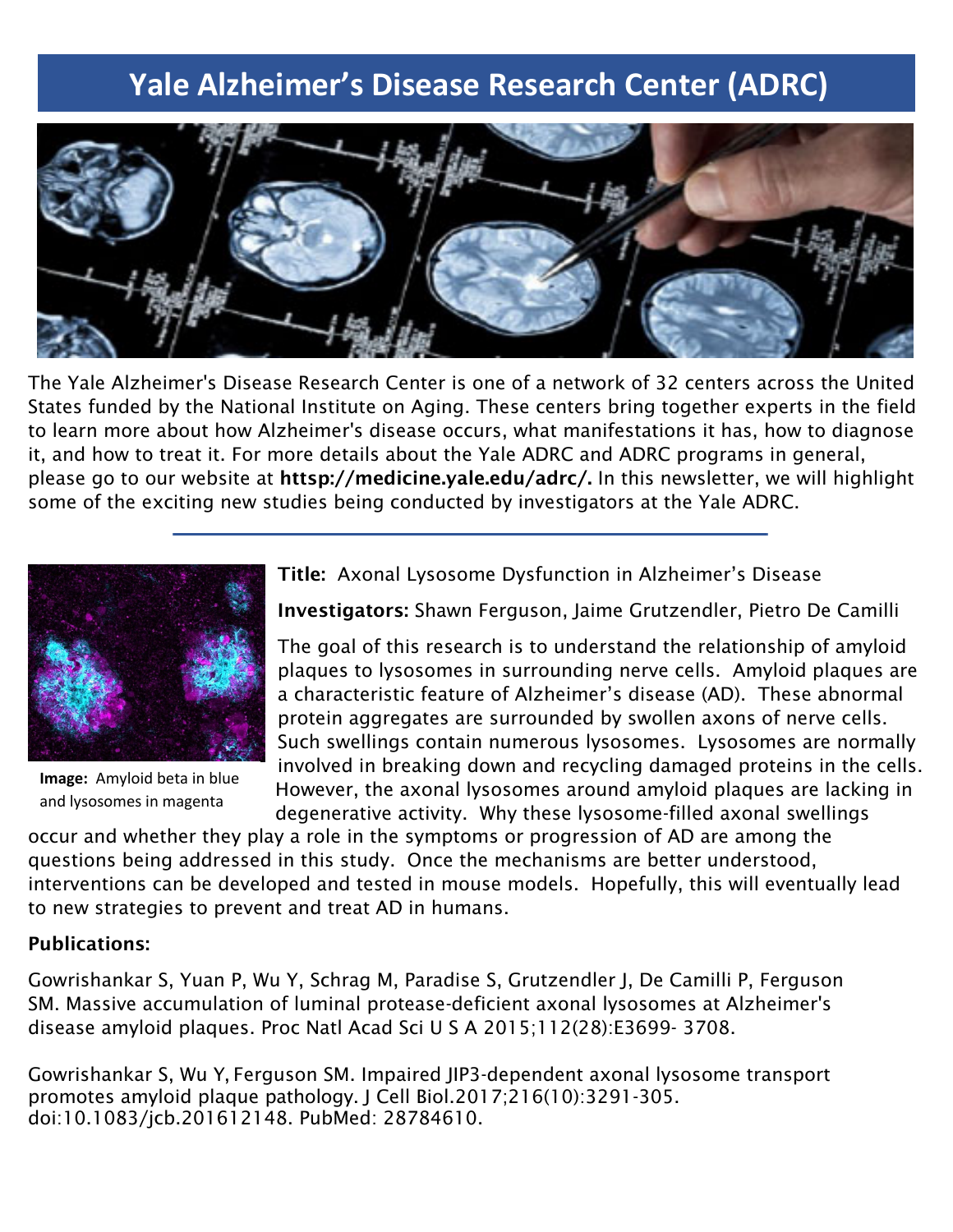

**Image:** Amyloid deposits (magenta) in a mouse model of Alzheimer's

### References:

Title: The role of cortical GABAergic neurons in Alzheimer's disease

Investigators: Alex Kwan, Marina Picciotto, Jamie Grutzendler

Problems with attention negatively affect the quality of life for AD patients, but why these problems occur is unclear. In mouse models, excitatory nerve cells are overactive near amyloid plaques, which might affect information processing and behavior. This study will explore how the circuitry and signaling among nerve cells may contribute to these changes and whether changing the signaling can improve symptoms.

Siniscalchi MJ, Phoumthipphavong V, Ali F, Lozano M, and Kwan AC. Fast and slow transitions in frontal ensemble activity during flexible sensorimotor behavior. Nature Neuroscience, 19, 1234-1242 (2016).

Yuan P, and Grutzendler J. Attenuation of β-amyloid deposition and neurotoxicity by chemogenetic modulation of neural activity. Journal of Neuroscience, 36, 632-641 (2016).



**Image:** Brain PET images in healthy controls, MCI, and AD

Title: Brain PET Imaging of Synaptic Density in Alzheimer's Disease

## Investigator: Ming-Kai Chen, MD, PhD

The purpose of this study is to investigate a new way of diagnosing AD by using Positron Emission Tomography (PET) scans and a novel compound that bind to a biomarker that indicates how dense brain cell connections are. AD brains should have fewer connections. These images will be compared to measures of brain metabolism, which should also be lower in areas with fewer connections. Individuals with AD will be compared to those with mild cognitive impairment and to healthy controls of the same age.